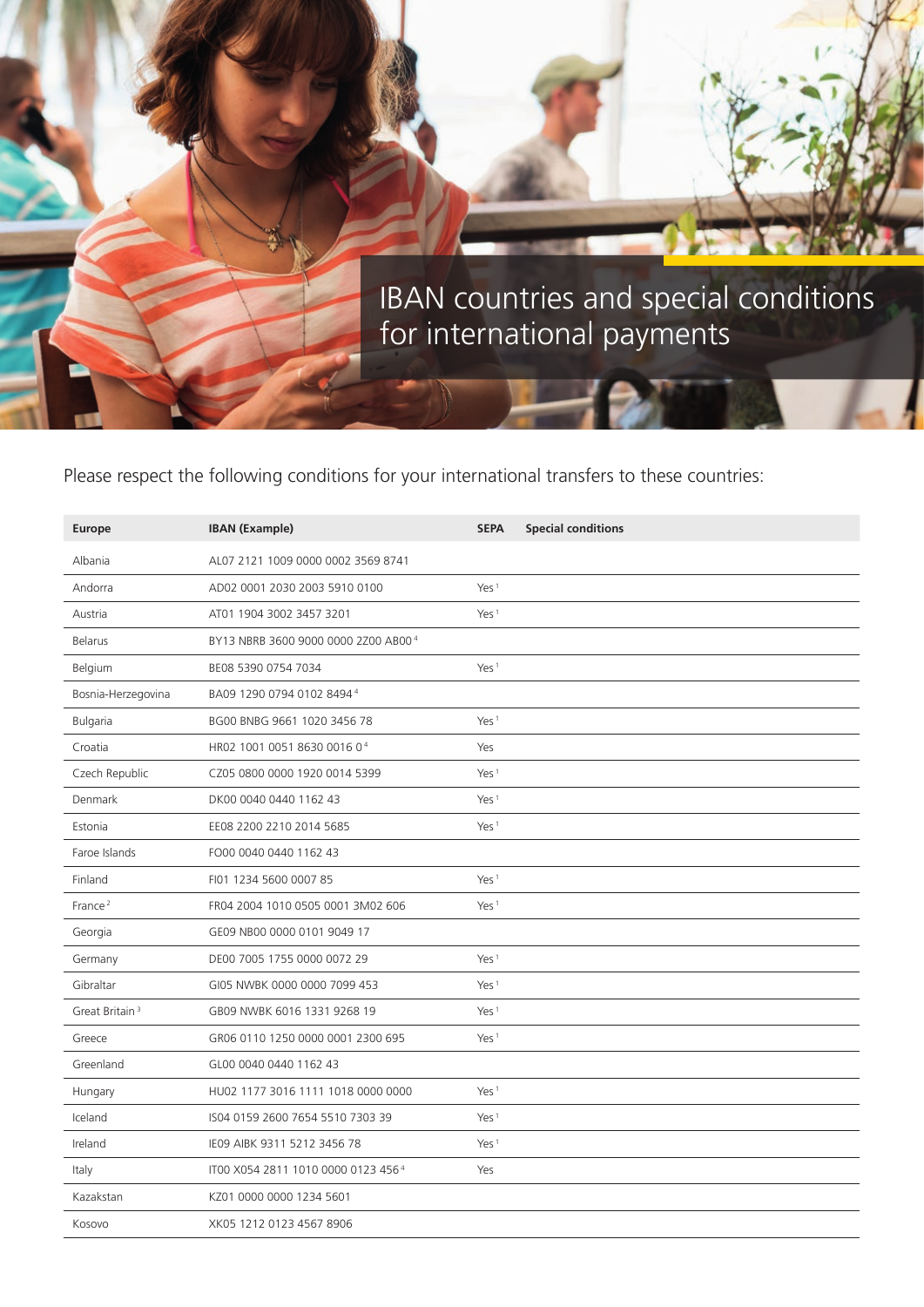| Europe       | <b>IBAN</b> (Example)                  | <b>SEPA</b>      | <b>Special conditions</b> |
|--------------|----------------------------------------|------------------|---------------------------|
| Lativa       | LV00 BANK 0000 4351 9500 1             | Yes <sup>1</sup> |                           |
| Lithuania    | LT02 1000 0111 0100 1000               | Yes              |                           |
| Luxembourg   | LU08 0019 4006 4475 00004              | Yes              |                           |
| Macedonia    | MK07 3000 0000 0042 425                |                  |                           |
| Malta        | MT04 MALT 0110 0001 2345 MTLC AST0 01S | Yes              |                           |
| Moldavia     | MD04 AG00 0225 1000 1310 4168          |                  |                           |
| Monaco       | MC03 2005 2222 1001 1223 3M44 555      | Yes              |                           |
| Montenegro   | ME05 2020 0001 2345 6789 51            |                  |                           |
| Netherlands  | NL01 ABNA 0417 1643 00                 | Yes <sup>1</sup> |                           |
| Norway       | NO03 8601 1117 947                     | Yes <sup>1</sup> |                           |
| Poland       | PL07 1140 2004 0000 3002 0135 5387     | Yes <sup>1</sup> |                           |
| Portugal     | PT00 0002 0123 1234 5678 9015 4        | Yes <sup>1</sup> |                           |
| Romania      | RO09 AAAA 1B31 0075 9384 0000          | Yes <sup>1</sup> |                           |
| San Marino   | SM02 Y054 3219 8760 0444 5333 2224     | Yes              |                           |
| Serbia       | RS05 2600 0560 1001 6113 79            |                  |                           |
| Slovakia     | SK01 1200 0000 1987 4263 7541          | Yes <sup>1</sup> |                           |
| Slovenia     | SI06 1910 0000 0123 438                | Yes <sup>1</sup> |                           |
| Spain        | ES01 2100 0418 4502 0005 1332          | Yes <sup>1</sup> |                           |
| Sweden       | SE05 5000 0000 0549 1000 0003          | Yes <sup>1</sup> |                           |
| Turkey       | TR03 0006 1005 1978 6457 8413 264      |                  |                           |
| Ukraine      | UA57 3543 4700 0676 2462 0549 2502 6   |                  |                           |
| Vatican City | VA59 0011 2300 0012 3456 78            | Yes <sup>1</sup> |                           |

| Africa                | <b>IBAN (Example)</b>                      | <b>SEPA</b> | <b>Special conditions</b>                                                                                                              |
|-----------------------|--------------------------------------------|-------------|----------------------------------------------------------------------------------------------------------------------------------------|
| Egypt                 | EG38 0019 0005 0000 0000 2631 8000 2       |             | Transfers in EGP:<br>Mandatory purpose of payment in English in the messages field!<br>(Examples: Holidays, Rent, Christmas Gift etc.) |
| Mauritania            | MR03 0002 0001 0100 0012 3456 753          |             |                                                                                                                                        |
| <b>Mauritius</b>      | MU07 BOMM 0101 1010 3030 0200 000M UR      |             |                                                                                                                                        |
| São Tomé and Príncipe | ST68 0001 0001 0051 8453 1011 2            |             |                                                                                                                                        |
| Seychelles            | SC18 SSCB 1101 0000 0000 0000 1497 USD     |             |                                                                                                                                        |
| Sudan                 | SD21 2901 0501 2340 01                     |             |                                                                                                                                        |
| Tunisia               | TN09 1420 7207 1007 0712 9648 <sup>4</sup> |             |                                                                                                                                        |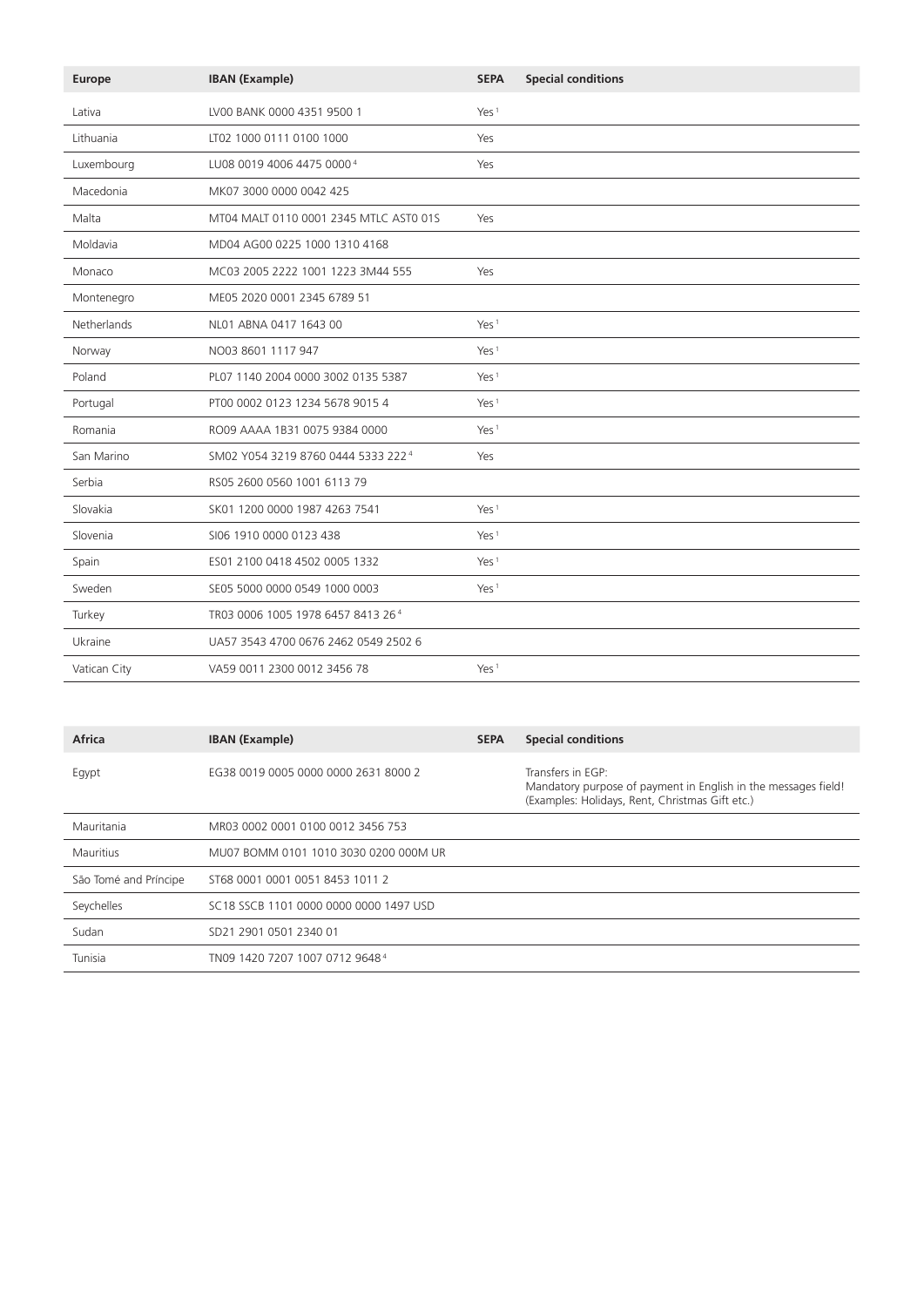| North and<br><b>South America</b> | <b>IBAN (Example)</b>                   | <b>SEPA</b> | <b>Special conditions</b>                                                                                                                                                                                                                                                                |
|-----------------------------------|-----------------------------------------|-------------|------------------------------------------------------------------------------------------------------------------------------------------------------------------------------------------------------------------------------------------------------------------------------------------|
| Brazil                            | BR00 0036 0305 0000 1000 9795 493P 1    |             |                                                                                                                                                                                                                                                                                          |
| Canada                            |                                         |             | Transfers in CAD:<br>9-digit numeric Routing Number (instead of BIC/SWIFT)<br>(Example: 000603921)                                                                                                                                                                                       |
| Costa Rica                        | CR05 0152 0200 1026 2840 664            |             |                                                                                                                                                                                                                                                                                          |
| Dominican Republic                | DO00 BAGR 0000 0001 2124 5361 1324      |             |                                                                                                                                                                                                                                                                                          |
| El Salvador                       | SV62 CENR 0000 0000 0000 0070 0025      |             |                                                                                                                                                                                                                                                                                          |
| Guatemala                         | GT82 TRAJ 0102 0000 0012 1002 96904     |             |                                                                                                                                                                                                                                                                                          |
| St. Lucia                         | LC62 HEMM 0001 0001 0012 0012 0002 3015 |             |                                                                                                                                                                                                                                                                                          |
| <b>United States</b>              |                                         |             | Transfers in USD (without urgent):<br>9-digit numeric ABA (FEDWIRE) Code (instead of BIC/SWIFT) or<br>6-digit numeric CHIPS Code (Universal ID) (instead of BIC/SWIFT) or<br>4-digit numeric CHIPS Code (Participant ID) (instead of BIC/SWIFT)<br>(Examples: 081000045 / 278513 / 0103) |
| Virgin Islands, British           | VG06 VPVG 0000 0123 4567 8901           |             |                                                                                                                                                                                                                                                                                          |
|                                   |                                         |             |                                                                                                                                                                                                                                                                                          |

| <b>Asia/Pacific</b> | <b>IBAN</b> (Example)                  | <b>SEPA</b>      | <b>Special conditions</b>                                                                                                                                                                                                                |
|---------------------|----------------------------------------|------------------|------------------------------------------------------------------------------------------------------------------------------------------------------------------------------------------------------------------------------------------|
| Aserbaidschan       | AZ01 NABZ 0000 0000 1370 1000 1944     |                  |                                                                                                                                                                                                                                          |
| <b>Bahrain</b>      | BH07 BMAG 0000 1299 1234 564           |                  | Mandatory 3-letter code (POP Code) as purpose of payment!<br>The current POP Codes list can be viewed here.                                                                                                                              |
|                     |                                        |                  | E-finance, App:<br>1st line of messages: /BENEFRES/BH//XXX<br>$(Example: XXX = STR)$                                                                                                                                                     |
|                     |                                        |                  | Delivery as pain.001:<br><rgltryrptg><br/><dbtcdtrptgind>CRED</dbtcdtrptgind><br/><math>&lt;</math>Dtls<math>&gt;</math><br/><ctry>BH</ctry><br/><cd>XXX</cd><br/><math>&lt;</math>/Dtls&gt;<br/></rgltryrptg><br>$(Example: XXX = STR)$ |
| China               |                                        |                  | Transfers in CNY:<br>Please refer to the current information concerning payments in<br>Renminbi which can be viewed here.                                                                                                                |
| Cyprus              | CY07 0020 0128 0000 0012 0052 7600     | Yes <sup>1</sup> |                                                                                                                                                                                                                                          |
| India               |                                        |                  | Transfers in INR:<br>11-digit alphanumeric IFSC Code (instead of BIC/SWIFT)<br>(Example: CBIN0280301)                                                                                                                                    |
| Iraq                | IQ98 NBIQ 8501 2345 6789 012           |                  |                                                                                                                                                                                                                                          |
| Israel              | IL00 0108 0000 0009 9999 0014          |                  |                                                                                                                                                                                                                                          |
| Jordan              | JO99 CITI 0010 0000 0000 0123 4567 894 |                  | Mandatory 4-digit numeric code (POP Code) as purpose of payment!<br>The current POP Codes list in English can be viewed here.                                                                                                            |
|                     |                                        |                  | E-Finance, App / Messages:<br>1st line: / <b>XXXX</b> (numeric code)<br>2nd line: //Texte (purpose of payment)<br>(Example: XXXX = 0404, Travel and Tourism)                                                                             |
|                     |                                        |                  | Delivery as pain.001:<br>$<$ Rmtlnf $>$<br><ustrd>XXXX</ustrd><br><br>$(Example: XXXX = 0404)$                                                                                                                                           |
| Kuwait              | KW01 CBKU 0000 0000 0000 1234 5601 014 |                  |                                                                                                                                                                                                                                          |
| Lebanon             | LB02 0999 0000 0001 0019 0122 91144    |                  |                                                                                                                                                                                                                                          |
|                     |                                        |                  |                                                                                                                                                                                                                                          |